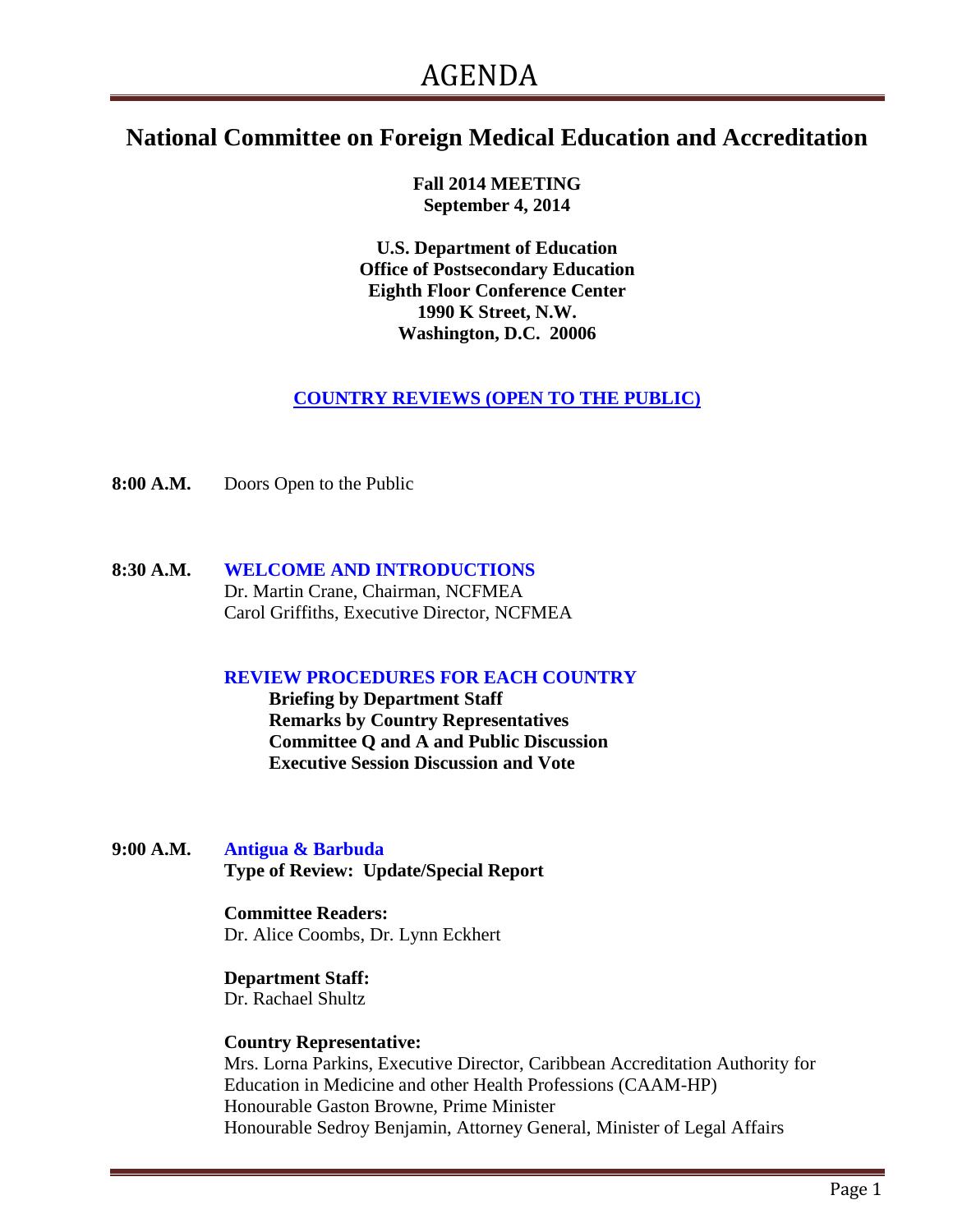#### **9:45 A.M**. **Jamaica Type of Review: Initial Determination of Comparability**

#### **Committee Readers:**

Dr. David Munoz, Dr. Deborah Powell

### **Department Staff:**

Mr. Chuck Mula

### **Country Representative:**

Mrs. Lorna Parkins, Executive Director, Caribbean Accreditation Authority for Education in Medicine and other Health Professions (CAAM-HP) Mrs. Maxine Henry-Wilson, Commissioner, Jamaica Tertiary Education Commission (J-TEC) Professor Archibald McDonald, Principal, Mona Campus, Jamaica, University of the West Indies Professor Stephen Vasciannie, Ambassador of Jamaica to the Organization of American States (OAS), Government of Jamaica

# **10:30 A.M. BREAK**

**10:45 A.M. Poland Type of Review: Special Report**

### **Committee Readers:**

Dr. Andrea Reid, Dr. Lynn Eckhert

# **Department Staff:**

Dr. Jennifer Hong

# **Country Representatives:**

Mrs. Bożena Czarkowska-Pączek, Polish Accreditation Committee Mr. Jacek Guliński, Ministry of Science and Higher Education Mr. Leszek Pączek, Accreditation Commission of Polish University Medical Schools